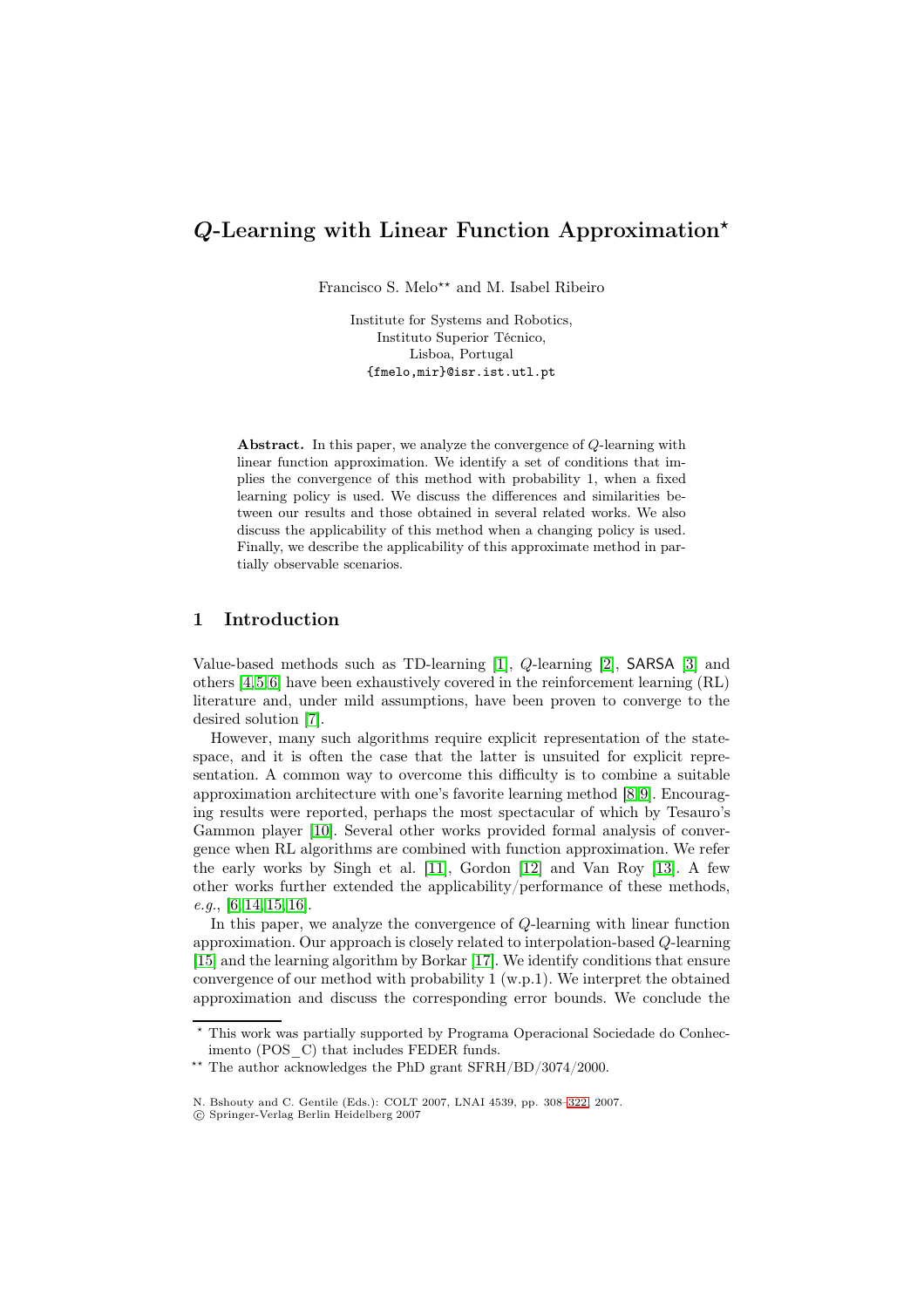paper by addressing the applicability of our methods to partially observable scenarios.<sup>1</sup>

## 2 The Framework of Markov Decision Process

<span id="page-1-2"></span>A *Markov* [d](#page-1-0)ecision process (MDP) is a tuple  $(\mathcal{X}, \mathcal{A}, P, r, \gamma)$  where X is compact subspace of  $\mathbb{R}^p$  representing the state-space and A is a finite set of possible actions.  $P_a(x, U)$  is a probability kernel determining the probability of moving from state  $x \in \mathcal{X}$  to a measurable set  $U \subset \mathcal{X}$  by choosing action  $a \in \mathcal{A}$ . The function  $r : \mathcal{X} \times \mathcal{A} \times \mathcal{X} \longrightarrow \mathbb{R}$  is a deterministic function assigning a numerical reward  $r(x, a, y)$  every time a transition from x to y occurs after taking action a. The use of this function  $r$  greatly simplifies the notation without introducing a great loss in generality. We further assume that there is a constant  $\mathcal{R} \in \mathbb{R}$  such that  $|r(x, a, y)| < R$  for all  $x, y \in \mathcal{X}$  and all  $a \in \mathcal{A}$ .<sup>2</sup> The constant  $0 < \gamma < 1$  is a discount-factor.

The purpose of the agent is to maximize the expected total sum of discounted rewards,  $\mathbb{E} \left[ \sum_{t=0}^{\infty} \gamma^t R(X_t, A_t) \right]$ , where  $R(x, a)$  represents the random "reward" received for taking action  $a \in \mathcal{A}$  in state  $x \in \mathcal{X}$ <sup>3</sup>. T[he](#page-1-1) *optimal value function*  $V^*$ is defined for each state  $x \in \mathcal{X}$  as

$$
V^*(x) = \max_{\{A_t\}} \mathbb{E}\left[\sum_{t=0}^{\infty} \gamma^t R(X_t, A_t) \mid X_0 = x\right]
$$
 (1)

and verifies

$$
V^*(x) = \max_{a \in \mathcal{A}} \int_{\mathcal{X}} \left[ r(x, a, y) + \gamma V^*(y) \right] \mathsf{P}_a(x, dy).
$$

which is a form of the Bellman optimality equation. The optimal Q-values  $Q^*(x, a)$  are defined for each state-action pair  $(x, a) \in \mathcal{X} \times \mathcal{A}$  as

$$
Q^*(x, a) = \int_{\mathcal{X}} \left[ r(x, a, y) + \gamma V^*(y) \right] \mathsf{P}_a(x, dy). \tag{2}
$$

From  $Q^*$ , the *optimal policy* is defined as a mapping  $\pi^* : \mathcal{X} \longrightarrow \mathcal{A}$  verifying

$$
\pi^*(x) = \underset{a \in \mathcal{A}}{\arg \max} Q^*(x, a), \quad \text{for all } x \in \mathcal{X}.
$$

Since the optimal policy  $\pi^*$  can be obtained from  $Q^*$ , the optimal control problem is solved once the function  $Q^*$  is known for all pairs  $(x, a) \in \mathcal{X} \times \mathcal{A}$ .

More generally, we define a *policy*  $\pi_t$  as a mapping  $\pi_t : \mathcal{X} \times \mathcal{A} \longrightarrow [0,1]$  that generates a control process  $\{A_t\}$  verifying

$$
\mathbb{P}\left[A_t = a \mid X_t = x\right] = \pi_t(x, a),
$$

<sup>1</sup> Due to space limitations, we do not include the proof of the results in here and simply provide the general idea behind the proof. The details can be found in [18].

<sup>&</sup>lt;sup>2</sup> This assumption is tantamount to the standard requirement that the rewards  $R(x, a)$ have uniformly bounded variance.

<span id="page-1-1"></span><span id="page-1-0"></span><sup>&</sup>lt;sup>3</sup> Notice that  $R(x, a)$  is random in its dependence of the next state.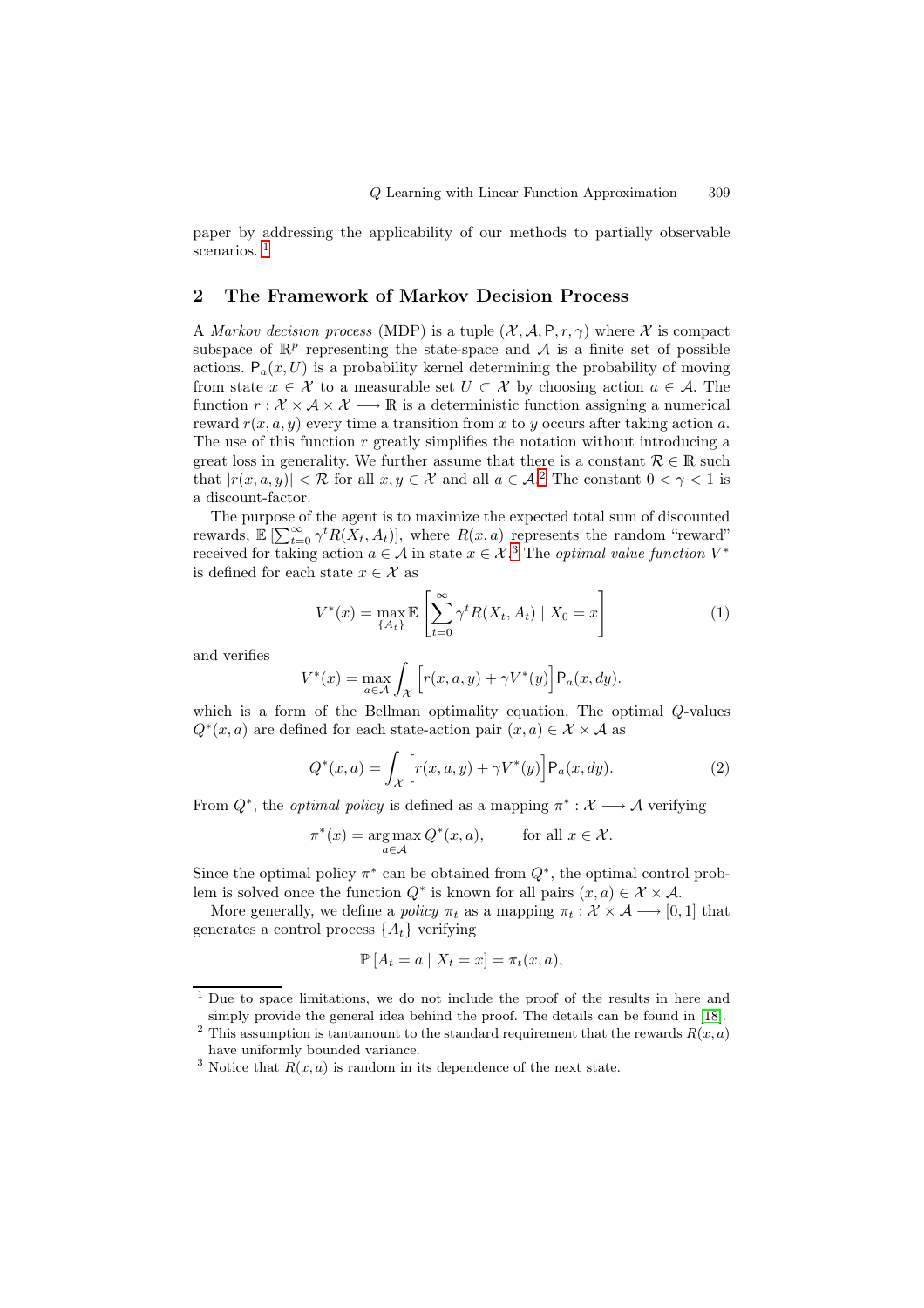for all t. Since  $\pi_t(x, \cdot)$  is a probability distribution over A, it must satisfy  $\sum_{a \in \mathcal{A}} \pi_t(x, a) = 1$ , for all  $x \in \mathcal{X}$ . A *stationary policy* is a policy  $\pi$  that does not depend on t. A *deterministic policy* is a policy assigning probability 1 to a single action in each state. We denote such policy as a function  $\pi_t : \mathcal{X} \longrightarrow \mathcal{A}$ .

Given any function  $q : \mathcal{X} \times \mathcal{A} \longrightarrow \mathbb{R}$ , we can define the operator

$$
(\mathbf{H}q)(x,a) = \int_{\mathcal{X}} \left[ r(x,a,y) + \gamma \max_{u \in \mathcal{A}} q(y,u) \right] P_a(x,dy). \tag{3}
$$

The function Q<sup>∗</sup> introduced above is a fixed-point of the operator **H**. This operator is a contraction in the sup-norm and, theoretically, a fixed-point iteration could be used to determine  $Q^*$ . On the other hand, if P or r (or both) are not known, the Q*-learning algorithm* can be used, defined by the update rule

$$
Q_{k+1}(x,a) = (1 - \alpha_k)Q_k(x,a) + \alpha_k [R(x,a) + \gamma \max_{u \in \mathcal{A}} Q_k(X(x,a),u)], \quad (4)
$$

where  $Q_k(x, a)$  is the kth estimate of  $Q^*(x, a)$ ,  $X(x, a)$  is a X-valued random variable obtained according to the probabilities defined by P and  $\{\alpha_k\}$  is a stepsize sequence. Notice that  $R(x, a)$  and  $X(x, a)$  can be obtained through some simulation device, not requiring the knowledge of either  $P$  or  $r$ . The estimates  $Q_k$  converge with probability 1 (w.p.1) to  $Q^*$  as long as

$$
\sum_t \alpha_t = \infty \qquad \qquad \sum_t \alpha_t^2 < \infty.
$$

The Q-learning algorithm was first proposed by Watkins in 1989 [2] and its convergence w.p.1 later established by several authors [19, 7].

## 3 *Q*-Learning with Linear Function Approximati[on](#page-13-1)

<span id="page-2-0"></span>In this section, we establish the convergence properties [of](#page-14-5) Q[-l](#page-13-6)earning when using linear function approximation. We identify the conditions ensuring convergence w.p.1 and derive error bounds for the obtained approximation. The results derived herein are deeply related with other approaches described in the literature, *e.g.*, [15, 17].

## 3.1 Combining *Q*-Learning with Linear Function Approximation

We p[rev](#page-14-2)[iou](#page-14-4)sly suggested that a fixed-point iteration could theoretically be used to determine Q<sup>∗</sup>. This implicitly requires that the successive estimates for Q<sup>∗</sup> can be represented compactly and stored in a computer with finite memory. To solve for  $Q^*$  we can use the fixed-point iteration proposed in Section 2 or the Q-learning algorithm, if  $P$  and  $r$  are not known.

However, if  $\mathcal X$  is an infinite set, it is no longer possible to straightforwardly apply any of the aforementioned methods. For example, the updates in (4) explicitly consider the Q-values for each individual state-action pair and [the](#page-1-2)re will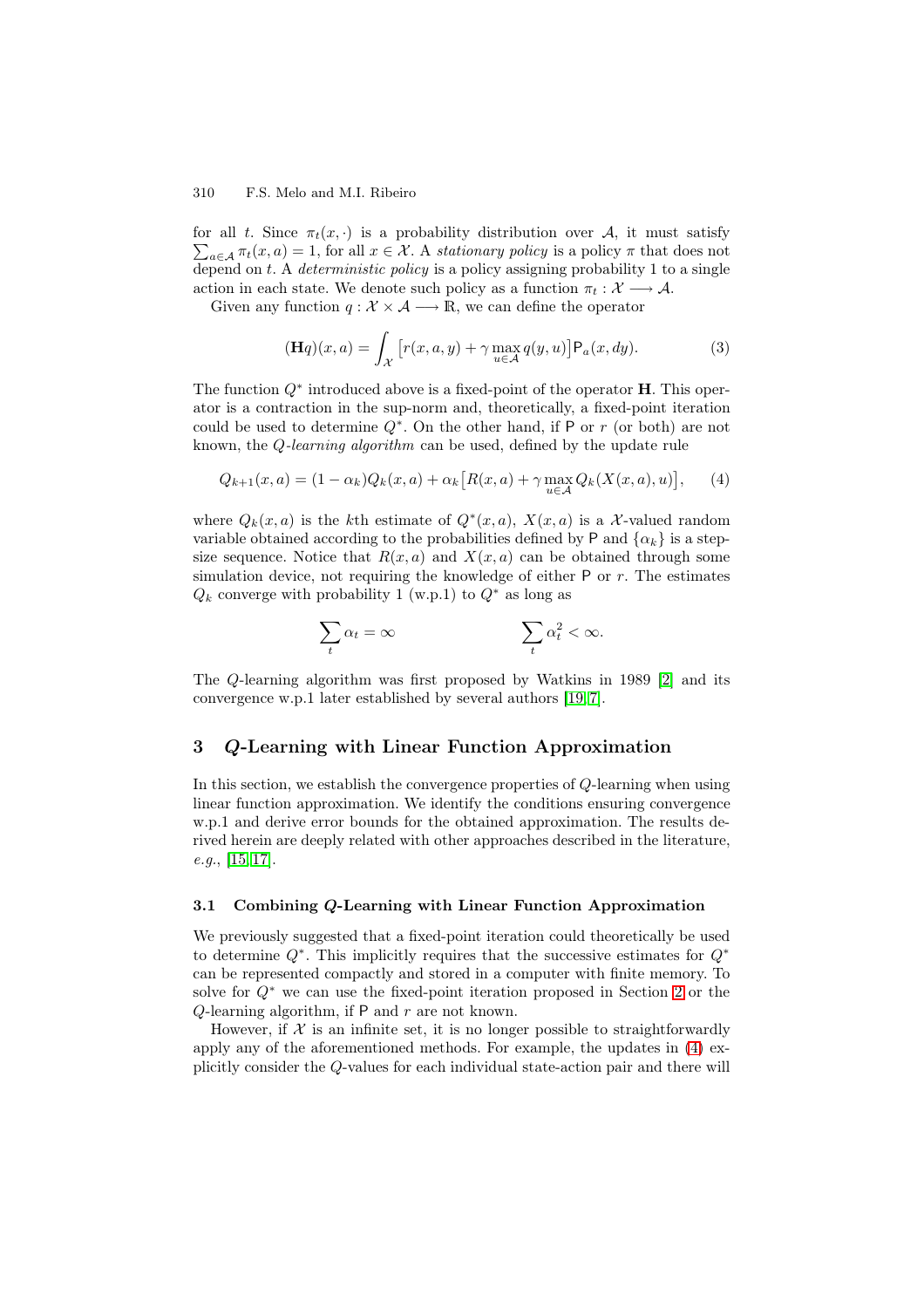be infinitely many such pairs if  $\mathcal X$  is not finite. Therefore, some compact representation of either X or  $Q^*$  is necessary to tackle the infinite nature of X. In our approach, we focus on compact representations for  $Q^*$ .

In our pursuit to approximate  $Q^*$ , we consider a family of functions  $\mathcal{Q} = \{Q_\theta\}$ parameterized by a finite-dimensional parameter vector  $\theta \in \mathbb{R}^M$ . We replace the iterative procedure to find  $Q^*$  by a suitable "equivalent" procedure to find a parameter  $\theta^*$  so as to best approximate  $Q^*$  by a function in  $\mathcal{Q}$ . We thus move from a search in an infinite dimensional function space to a search in a finite dimensional space ( $\mathbb{R}^M$ ). This has an immediate implication: unless if  $Q^* \in \mathcal{Q}$ , we will not be able to determine  $Q^*$  exactly. Instead, we will determine the fixed point of a combined operator  $\mathcal{P}H$ , where  $\mathcal P$  is some mapping that "projects" a function defined in  $\mathcal{X} \times \mathcal{A}$  to a point in  $\mathcal{Q}$ .

In this paper we admit the family Q to be linear in that if  $q_1, q_2 \in \mathcal{Q}$ , then so does  $\alpha q_1 + q_2$  for any  $\alpha \in \mathbb{R}$ . Thus, Q is the linear span of some set of linearly independent functions  $\xi_i : \mathcal{X} \times \mathcal{A} \longrightarrow \mathbb{R}$ , and each  $q \in \mathcal{Q}$  can be written as a linear combination of such  $\xi_i$ . Therefore, if  $\mathcal{Z} = {\xi_1, \ldots, \xi_M}$  is a set of linearly independent functions, we interchangeably use  $Q_{\theta}$  and  $Q(\theta)$  to denote the function

$$
Q_{\theta}(x, a) = \sum_{i=1}^{M} \xi_i(x, a)\theta(i) = \xi^{\top}(x, a)\theta,
$$
\n(5)

where  $\theta(i)$  is the *i*th component of the the vector  $\theta \in \mathbb{R}^M$  and  $\xi_i(x, a)$  is the *i*th component of the vector  $\xi(x, a) \in \mathbb{R}^M$ .

We throughout take  $\mathcal{Z} = \{\xi_i, i = 1, \ldots, M\}$  as a set of M bounded, linearly independent functions verifying

$$
\sum_{i} |\xi_i(x, a)| \le 1 \tag{6}
$$

<span id="page-3-0"></span>for all  $(x, a) \in \mathcal{X} \times \mathcal{A}$  and eventually introduce further restrictions on the set  $\Xi$ as needed.

## 3.2 Linear Approximation Using Sample-Based Projection

<span id="page-3-3"></span>We now consider a sample-based approximation model that, while imposing somewhat strict conditions on the set of functions  $\mathcal{Z}$ , will allow us to derive useful error bounds for the obtained approximation  $Q_{\theta^*}$ . For that, we assume that the functions in  $\mathcal{Z}$  verify

$$
\|\xi_i\|_{\infty} = 1.\tag{7}
$$

Clearly, if (6) and (7) simultaneously hold, linear independence of the functions in  $\Xi$  arises as an immediate consequence. <sup>4</sup> We take the family  $\mathcal Q$  as the linear span of Ξ.

<span id="page-3-1"></span>For each function  $\xi_i \in \Xi$  we take a point  $(x_i, a_i)$  in  $\mathcal{X} \times \mathcal{A}$  such that  $|\xi_i(x_i, a_i)| = 1$ and denote [by](#page-3-0) I th[e s](#page-3-1)et obtained by gathering M of such points, one for each  $\xi_i \in$ 

<span id="page-3-2"></span><sup>&</sup>lt;sup>4</sup> For each function  $\xi_i \in \mathcal{Z}$  there is a point  $(x,a)$  $(x,a)$  $(x,a)$  such that  $|\xi_i(x,a)| = 1$ , as  $||\xi_i||_{\infty} = 1$ . Then,  $\xi_j(x,a)=0$  for all  $j \neq i$  and the functions in  $\Xi$  are linearly independent.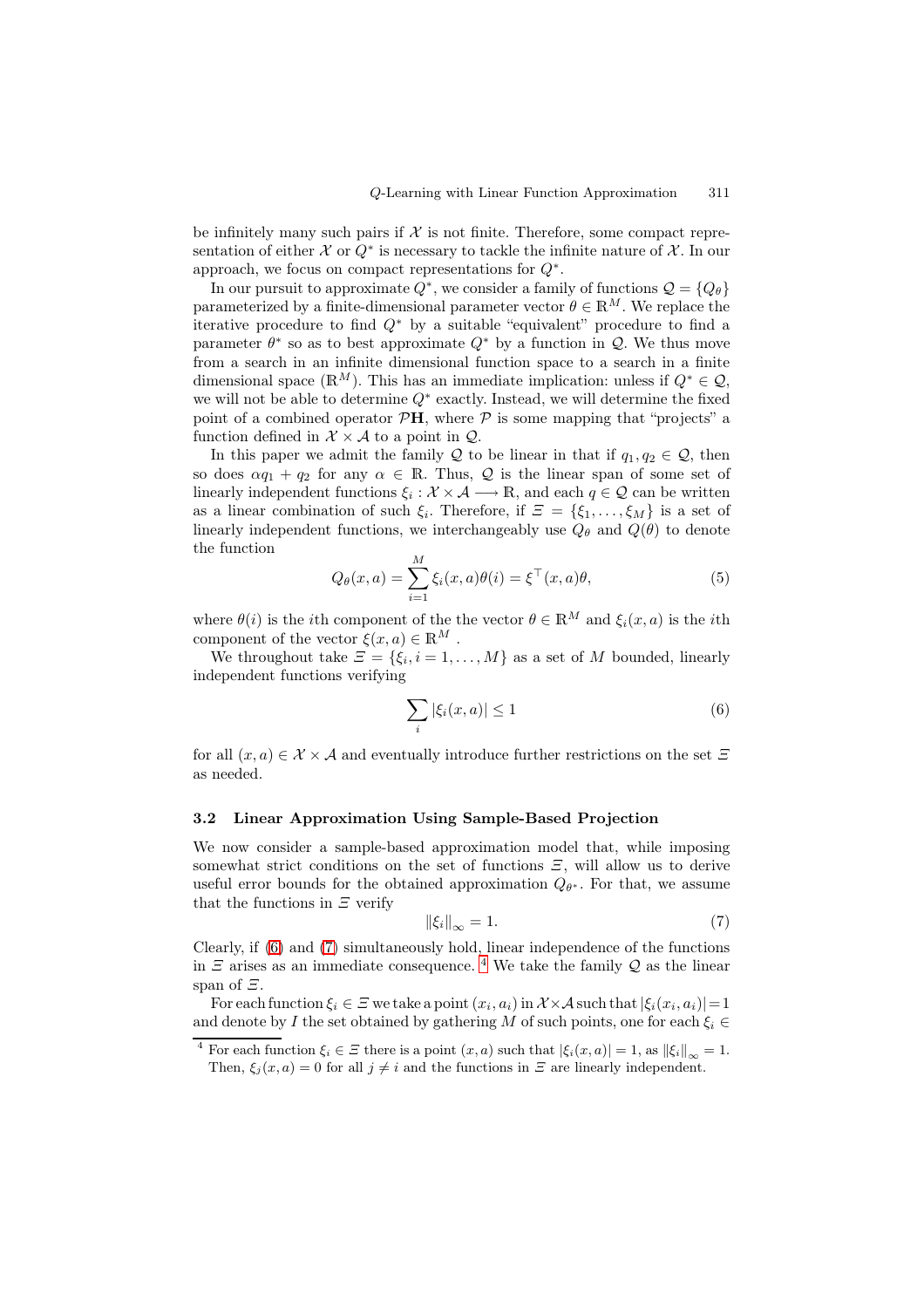$\Xi$ . Let  $\beta$  is the set of all (essentially) bounded functions defined on  $\mathcal{X} \times \mathcal{A}$  and taking values on R and define the mapping  $\wp : \mathcal{B} \longrightarrow \mathbb{R}^M$  as

$$
(\wp f)(i) = f(x_i, a_i),\tag{8}
$$

where  $(\wp f)(i)$  denotes the *i*th component of  $\wp f$  and  $(x_i, a_i)$  is the point in I corresponding to  $\xi_i$ .  $\varphi f$  is properly defined for every  $f \in \mathcal{B}$  and verifies

$$
\|\wp f\|_{\infty} \le \|f\|_{\infty}
$$

$$
\wp[\alpha f_1 + f_2] = \alpha \wp f_1 + \wp f_2
$$

Our variant of  $Q$ -learning iteratively determines the point  $\theta^* \in \mathbb{R}^M$  verifying the fixed-point recursion

$$
\theta^* = \wp \mathbf{H} Q(\theta^*),\tag{9}
$$

where  $H$  is the operator defined in  $(3)$ . Since  $H$  is a contraction in the sup-norm and  $\sum_i |\xi_i(x, a)| \leq 1$ , the fixed point in (9) is properly and uniquely defined.

<span id="page-4-0"></span>To derive the expression of the algorithm, we remark that (9) can be explicitly written as

$$
\theta^*(i) = \int_{\mathcal{X}} \delta_{(x_i, a_i)}(x, a) \int_{\mathcal{X}} \left[ r(x, a, y) + \gamma \max_u \xi^\top(y, u) \theta^* \right] P_a(x, dy) d\mu(x, a),
$$

where  $\mu$  is some probability measure on  $\mathcal{X} \times \mathcal{A}$  and  $\delta_{(x_i, a_i)}$  is the Dirac delta centered around  $(x_i, a_i)$ . Let  $g_{\varepsilon}$  be a smooth Dirac approximation, such that

$$
\int g_{\varepsilon}(x, a; y, u) d\mu(y, u) = 1
$$
  

$$
\lim_{\varepsilon \to 0} \int g_{\varepsilon}(x, a; y, u) f(y, u) d\mu(y, u) = f(x, a).
$$

Let  $\pi$  be a stochastic stationary policy and suppose that  $\{x_t\}$ ,  $\{a_t\}$  and  $\{r_t\}$ are sampled trajectories from the MDP  $(X, \mathcal{A}, P, r, \gamma)$  using policy  $\pi$ . Then, given any initial estimate  $\theta_0$ , we generate a sequence  $\{\theta_t\}$  according to the update rule

$$
\theta_{t+1}(i) = \theta_t(i) + \alpha_t g_{\varepsilon_t}(x_i, a_i; x_t, a_t) \big[ r_t + \gamma \max_{u \in \mathcal{A}} \xi^\top(x_{t+1}, u) \theta_t - \xi^\top(x_t, a_t) \theta_t \big],
$$

where  $\{\varepsilon_t\}$  is a sequence verifying

$$
\varepsilon_{t+1} = (1 - \beta_t)\varepsilon_t.
$$

More generally, we can have

$$
\varepsilon_{t+1} = \varepsilon_t + \beta_t h(\varepsilon_t),
$$

where h is chosen so that the ODE  $\dot{x}_t = h(x_t)$  has a globally asymptotically stable equilibrium in the origin.

Under some regularity assumptions on the Markov chain  $(\mathcal{X}, \mathsf{P}_\pi)$  obtained using the policy  $\pi$  and on the step-sizes  $\alpha_t$  and  $\beta_t$ , the trajectories of the algorithm closely follow those of an associated ODE with a globally asymptotically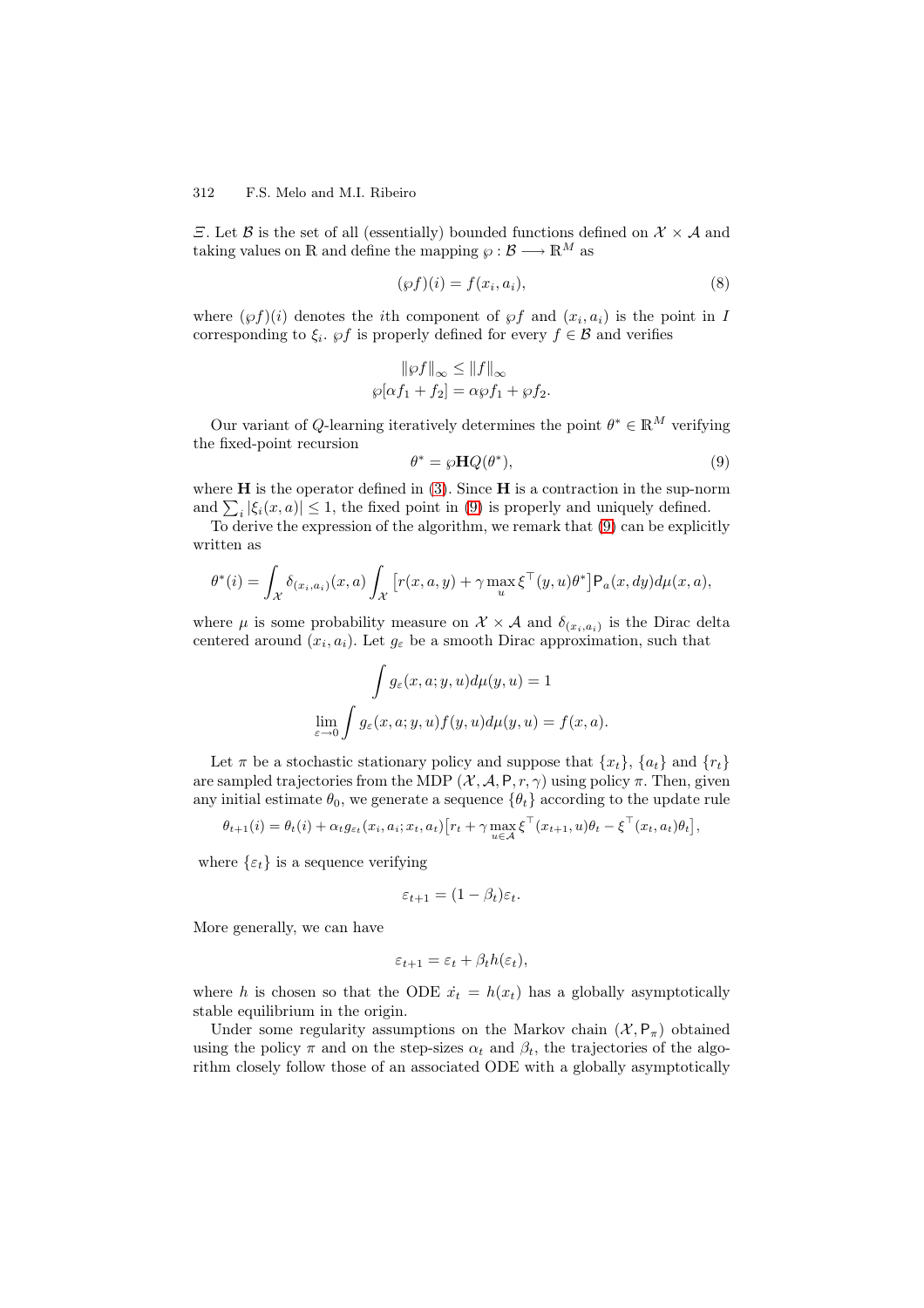stable equilibrium point  $\theta^*$ . Therefore, the sequence  $\{\theta_t\}$  will converge w.p.1 to the equilibrium point  $\theta^*$  of the ODE.

We now state our main convergence result. Given a MDP  $(\mathcal{X}, \mathcal{A}, P, r, \gamma)$ , let  $\pi$  be a stationary stochastic policy and  $(\mathcal{X}, \mathsf{P}_{\pi})$  the corresponding Markov chain with invariant probability measure  $\mu_X$ . Denote by  $\mathbb{E}_{\pi}[\cdot]$  the expectation w.r.t. the probability measure  $\mu_{\pi}$  defined for every set  $Z \times U \subset \mathcal{X} \times \mathcal{A}$  as

$$
\mu_{\pi}(Z \times U) = \int_{Z} \sum_{a \in U} \pi(x, a) \mu_{X}(dx).
$$

Also, define  $\hat{\alpha}_t(i)$  as

$$
\hat{\alpha}_t(i) = \alpha_t g_{\varepsilon_t}(x_i, a_i; x_t, a_t).
$$

**Theorem 1.** Let  $(X, \mathcal{A}, P, r, \gamma)$  be a Markov decision process and assume the *Markov chain*  $(X, P_{\pi})$  *to be geometrically ergodic with invariant probability measure*  $\mu_X$ *. Suppose that*  $\pi(x, a) > 0$  *for all*  $a \in \mathcal{A}$  *and*  $\mu_X$ *-almost all*  $x \in \mathcal{X}$ *.* 

<span id="page-5-0"></span>Let  $\Xi = \{\xi_i, i = 1, \ldots, M\}$  *be a set of* M *functions defined on*  $\mathcal{X} \times \mathcal{A}$  *and taking values in* R. In particular, admit the functions in  $\mathcal{F}$  to verify  $\|\xi_i\|_{\infty} = 1$  $and \sum_i |\xi_i(x, a)| \leq 1.$ 

*Then, the following hold:*

*1. Convergence:* For any initial condition  $\theta_0 \in \mathbb{R}^M$ , the algorithm

$$
\theta_{t+1}(i) = \theta_t(i) + \alpha_t g_{\varepsilon_t}(x_i, a_i; x_t, a_t) \Big[ r_t + \gamma \max_{u \in \mathcal{A}} \xi^\top(x_{t+1}, u) \theta_t - \xi^\top(x_t, a_t) \theta_t \Big],
$$
\n(10a)

$$
\varepsilon_{t+1} = (1 - \beta_t)\varepsilon_t. \tag{10b}
$$

*converges w.p.1 as long as the step-size sequences*  $\{\alpha_t\}$ ,  $\{\beta_t\}$  *are such that* 

<span id="page-5-1"></span>
$$
\sum_{t} \alpha_{t} = \infty \qquad \qquad \sum_{t} \alpha_{t}^{2} < \infty; \qquad (11a)
$$

$$
\sum_{t} \beta_t = \infty \qquad \qquad \sum_{t} \beta_t^2 < \infty \qquad (11b)
$$

 $\beta_t = o(\alpha_t)$  and  $\{\alpha_t\}$  is built so that  $\min_i \sum_t \hat{\alpha}_t(i) = \infty$ .

2. **Limit of convergence:** *Under these conditions, the limit function*  $Q(\theta^*)$ *of* (10) *verifies*

<span id="page-5-2"></span>
$$
Q_{\theta^*}(x, a) = (\mathcal{P} \mathbf{H} Q_{\theta^*})(x, a), \tag{12}
$$

*where*  $P : B \to Q$  *denotes the operator given by* 

$$
(\mathcal{P}Q)(x,a) = \xi^{\top}(x,a)\wp Q.
$$

*3. Error bounds: Under these conditions, the limit function*  $Q_{\theta^*}$  *verifies the bound*

$$
||Q(\theta^*) - Q^*||_{\infty} \le \frac{1}{1 - \gamma} ||PQ^* - Q^*||_{\infty}.
$$
 (13)

*Proof.* See [18].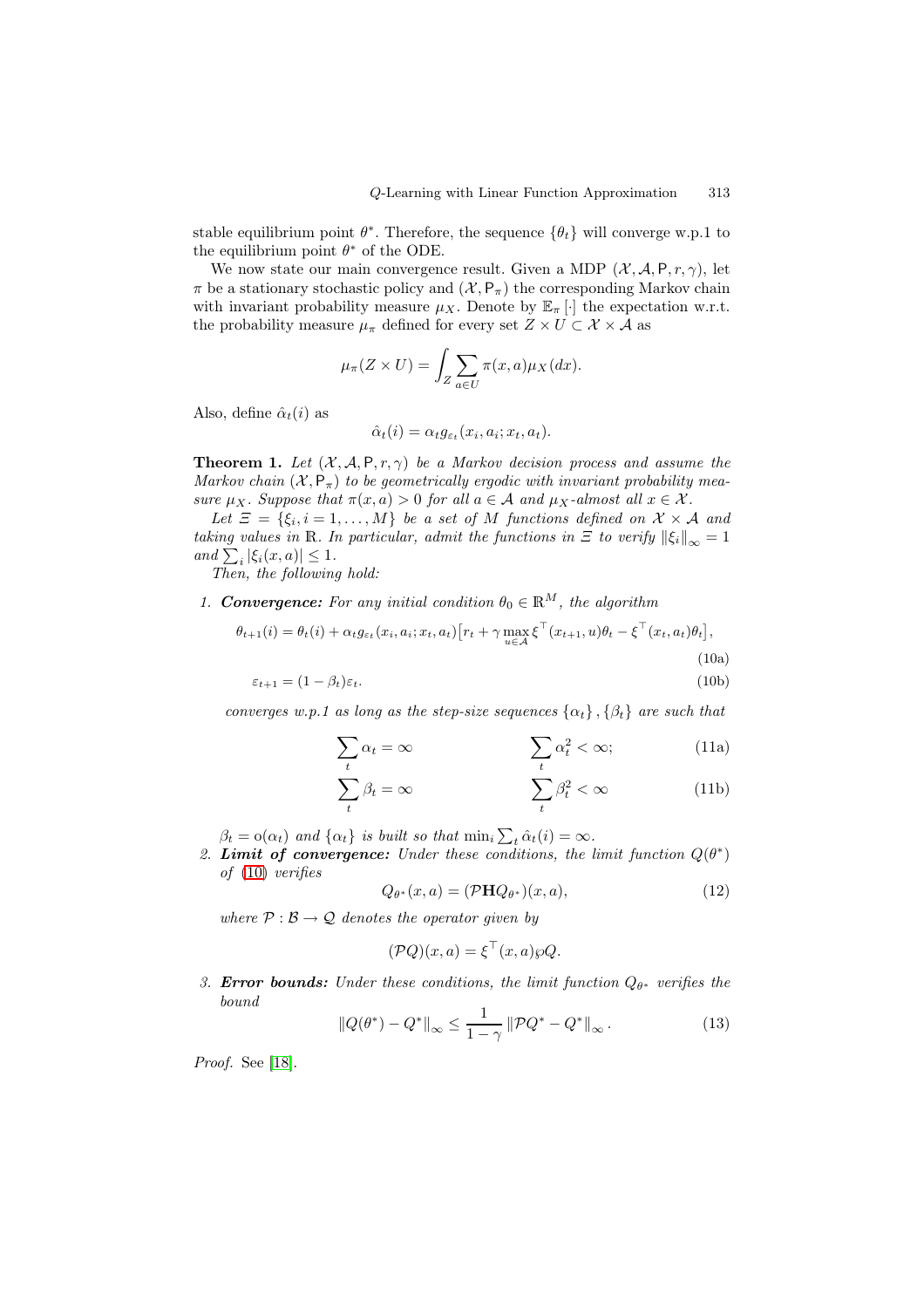#### 3.3 Discussion

Before concluding this section, we briefly discuss the conditions of Theorem 1 and compare our results with several related works in the literature.

Convergence Conditions: In Theorem 1 we identified several conditions that guarantee convergence w.p.1 of the algorithm defined by the update rule in (10). These conditions can be classified in two main groups: *conditions on the proble[m](#page-5-0)* and *conditions on the algorithm*.

The fundamental condition on the mod[el](#page-5-0) is that of *geometric ergodicity of the Markov chain*  $(X, P_{\pi})$ . Geometric ergodicity ensures that the chain conv[erge](#page-5-1)s exponentially fast to stationarity and, as such, its steady-state behavior is properly captured by the sample trajectories used in the updates. This allows the analysis of convergence to be conducted in terms of a stationary "version" of it: we compare the trajectories of the algorithm with those a "mean" ODE, which is globally asymptotically stable with equilibrium point  $\theta^*$ .

Moreover, geometric ergodicity also ensures that all "interesting" regions of the state-space are visited infinitely often [20]. The condition that  $\pi(x, a) > 0$  for all  $a \in \mathcal{A}$  and  $\mu_X$ -almost every  $x \in \mathcal{X}$  ensures that, in these "interesting" regions of the state-space, every action is tried infinitely often. Therefore, geometric ergodicity and the requirement that  $\pi(x, a) > 0$  for all  $a \in \mathcal{A}$  and  $\mu_X$ -almost all  $x \in \mathcal{X}$  can be interpreted as a cont[inu](#page-14-6)ous counterpart to the usual condition that all state-action pairs are visited infinitely often.

The conditions on the algorithm are those concerning the basis functions used and those concerning the step-size sequences ( $\{\alpha_t\}$  and  $\{\beta_t\}$ ). With respect to the former, we require that the functions are linearly independent. This is a simple way of guaranteeing (in a rather conservative way) that no two functions  $\xi_i$  lead to "colliding updates" as happens in the known counter-example presented by [21]. Furthermore, by requiring that  $\sum |\xi_i(x, a)| \leq 1$  for all  $(x, a) \in \mathcal{X} \times \mathcal{A}$ , we ensure that  $||Q(\theta)||_{\infty} \le ||\theta||_{\infty}$ , thus making  $\mathbf{H}Q(\theta)$  a contraction in  $\theta$  (in the sup-norm). This fact is important, for example, to ensure the existence of  $\theta^*$ .

To clarify the conditions on the step-size sequences, we start by remarking tha[t, i](#page-14-7)f  $\varepsilon$  is held fixed, the algorithm will converge to a *neighborhood of the desired point in parameter space*. We could then proceed as follows. As soon as the estimates were "sufficiently close" to this neighborhood, we could decrease  $\varepsilon$ and wait for the estimates to, once again, approach a new, smaller neighborhood of the desired point. We would then decrease  $\varepsilon$  once again, etc.

This "gross" version of our algorithm illustrates the fact that  $\varepsilon$  cannot go to zero arbitrarily fast. In particular, it is necessary to ensure that each component of the estimate vector  $\theta_t$  is "sufficiently" updated as  $\varepsilon$  is decreased. This clearly depends on the smooth Dirac approximation chosen. The relation between the two referred entities ( $g_{\varepsilon}$  and the rate of convergence of  $\varepsilon_t$ ) is stated in (11).

Such condition on the step-sizes  $\{\alpha_t\}$  can be ensured in different ways (for example, defining  $\alpha_t$  from the *ε*-cuts of  $g_\varepsilon$  as in [15]). As one final note, we remark that the use of "broader" Dirac approximations will probably allow faster convergence of  $\varepsilon_t$  while "narrower" Dirac approximations will probabl[y lea](#page-5-2)d to slower convergence of  $\varepsilon_t$ .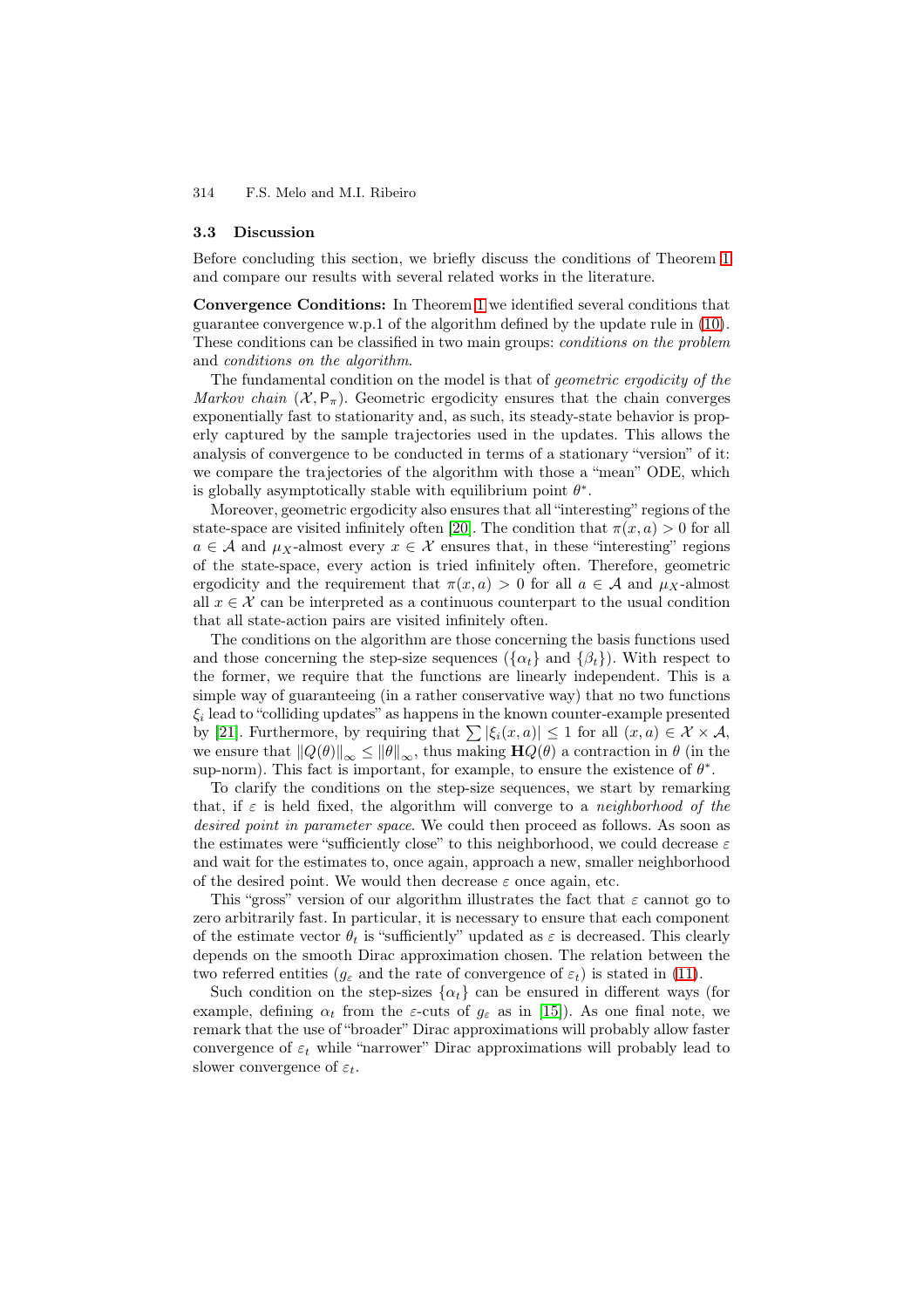Finally, one last remark to state that since the space  $\beta$  of essentially bounded functions with the sup-norm is a Banach space (with no orthogonal projection defined), we defined a projection operator  $\mathcal P$  that is non-expansive in the supnorm, thus making the combined operator P**H** a contraction in this norm.

Related Work: The early works by Gordon [12] and Tsitsiklis and Van Roy [13] provide convergence analysis for several variations of dynamic programming using function approximation. There is also a brief discussion on how stochastic variations of these algorithms can be used. Closely related is the soft-state aggregation approach [11]. This approach uses [a "s](#page-13-11)oft"-partition of the state-s[pace](#page-14-0) (each state x belongs to region i with a probability  $p_i(x)$ ) and an "average"  $Q$ value  $Q(i, a)$  is defined for each region-action pair. The method uses standard Q-learning updates to determine the average Q-values for each region.

In a different wor[k, T](#page-13-10)sitsiklis and Van Roy [16] provide a detailed analysis of temporal difference methods for policy evaluation. Given a stationary policy  $\pi$ whose value function  $V^{\pi}$  is to be estimated, a parameterized linear family V of functions is used to approximate  $V^{\pi}$ . The authors establish the the convergence of this method w.p.1 and provide an interpreta[tion](#page-14-3) of the obtained limit point as a fixed point of a composite operator  $\mathcal{P}T^{(\lambda)}$ , where  $\mathcal P$  is the orthogonal projection into  $V$  and  $\mathbf{T}^{(\lambda)}$  is the TD operator. The authors also derive error bounds on the obtained approximation. Several authors later extended these results, *e.g.*, [6, 14, 22].

Szepesvári and Smart [15] proposed a version of Q-learning that approximates the optimal Q-values at a given set of sample points  $\{(x_i, a_i), i = 1, \ldots, N\}$  and then uses interpolation to estimate  $Q^*$  at any query point. This method, dubbed *inter[po](#page-13-5)[lati](#page-14-1)[on-](#page-14-8)based* Q*-learning* (IBQL) uses the update rule

$$
\theta_{t+1}(i) = \theta_t(i) + \alpha_t(i)g_{\varepsilon}(x_i, a_i; x_t, a_t)(r_t + \max_{u \in \mathcal{A}} Q_{\theta_t}(x_{t+1}, u) - \theta_t(i)). \tag{14}
$$

The authors establish convergence w.p.1 of the algorithm and provide an interpretation of the limit point as the fixed-point of a composite operator  $\mathcal{P}\hat{\mathbf{H}}$ , where  $\mathcal P$  is a projection-like operator and **H** can be interpreted as a modified Bellman operator.

We emphasize the similarity between the update rules in (14) and (10). The fundamental difference between these two methods lies on the fact that IBQL only makes use of the estimated Q-function to predict the value of the next state, as seen in (14). Therefore, the updates of IBQL rely on a vector  $\hat{d}_t$  of modified temporal differences with ith component given by

$$
\hat{d}_t(i) = r_t + \gamma \max_{u \in \mathcal{A}} Q_{\theta_t}(x_{t+1}, u) - \theta_t(i) =
$$
  
= 
$$
r_t + \gamma \max_{u \in \mathcal{A}} Q_{\theta_t}(x_{t+1}, u) - Q_{\theta_t}(x_i, a_i).
$$

Notice that each  $\hat{d}_t(i)$  is not a temporal-difference in the strict sense, since it does not provide a one-step estimation "error". This means that the information provided by  $\hat{d}_t(i)$  may lead to "misleading" updates. Although not affecting the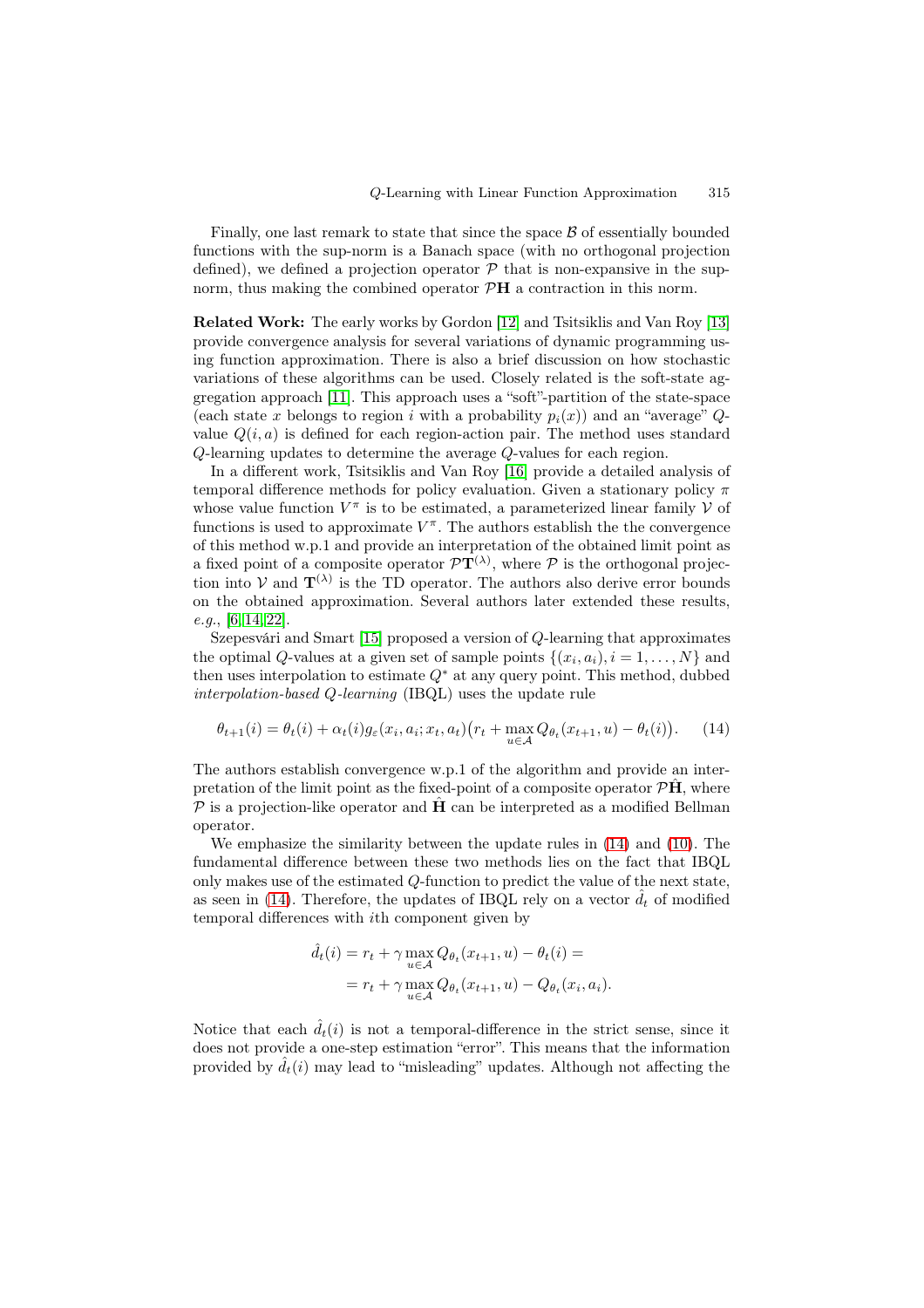convergence of IBQL in the long-run, IBQL may exhibit slower convergence because of this. On the other hand, if IBQL is used with a vanishing  $\varepsilon$ , the effect of these misleading updates will vanish as  $t \to \infty$ . In the experimental results portrayed in [15], a vanishing  $\varepsilon$  was used. Nevertheless, IBQL exhibited initially slower convergence than of other methods, probably because of this reported effect.

We also remark that, in [15], the convergence result requires the underlying Markov chai[n to](#page-14-2) be positive Harris and aperiodic. These conditions are actually weaker than the geometric ergodicity required by our result. However, in many practical situations, the former conditions will actually imply the latter.<sup>5</sup> This means that the conditions o[n th](#page-14-2)e problem required in Theorem 1 are essentially similar to those in [15] placing the results of both papers in a common line of work and, basically, leading to concordant conclusions.

Finally, we also refer the close relation between the method in Subsect[io](#page-8-0)n 3.2 and the algorithm described in [17]. In the aforementioned work, [B](#page-5-0)orkar provides a convergence anal[ysis](#page-14-2) of what we may refer to as *functional* Q*-learning*. This functional Q-learning can be seen as an extension of classical Q-learning to functional spaces, and arises from the approach proposed by Baker [23] to stocha[stic](#page-3-3) approximation in function spa[ces.](#page-14-4) The update equation for this method is fundamentally similar to (10). The main difference is that, while we consider only a fixed, finite set of points  $I = \{(x_1, a_1), \ldots, (x_M, a_M)\}\)$ , the algorithm in [17] maintains a *complete representation of* Q<sup>∗</sup>, each component of [whi](#page-14-9)ch is updated at each iteration. Clearly, maintaining such a representation of  $Q^*$  is computationally infeasible and [the](#page-5-1) algorithm should instead maintain a complete record of the history of past events  $\mathcal{H} = \{(x_0, a_0, r_0), \ldots, (x_t, a_t, r_t), \ldots\}$ , used to [esti](#page-14-4)mate  $Q^*$  at a generic point  $(x, a)$ .

# 4 Partially Observable Markov Decision Processes

Recall that, in a Markov decision process  $(X, \mathcal{A}, P, r, \gamma)$ , an agent acts at each time instant based on the current state of the environment and so as to maximize its expected total discounted reward. However, if the current state is unknown and the agent has available only a noisy observation of it, the elegant theory and effective algorithms developed for Markov decision processes are in general not applicable, even in the simpler case of finite  $\mathcal{X}$ .

Partially observable Markov decision processes (POMDPs) present a complex challenge due to the remarkable complications arising from the "simple" consideration of partial state observability. Exact solution methods for POMDPs generally consist on dynamic-programming based iterative procedures and have been found computationally too expensive for systems with more than a few dozen states [24, 25]. This has led many researchers to focus on developing approximate methods using a variety of approaches. We refer to [26, 27] for good surveys on POMDP exact and approximate methods.

<span id="page-8-0"></span><sup>&</sup>lt;sup>5</sup> An aperiodic, positive Harris chain is geometrically ergodic as long as supp  $\mu_X$  has non-empty i[nte](#page-14-10)[rior.](#page-14-11)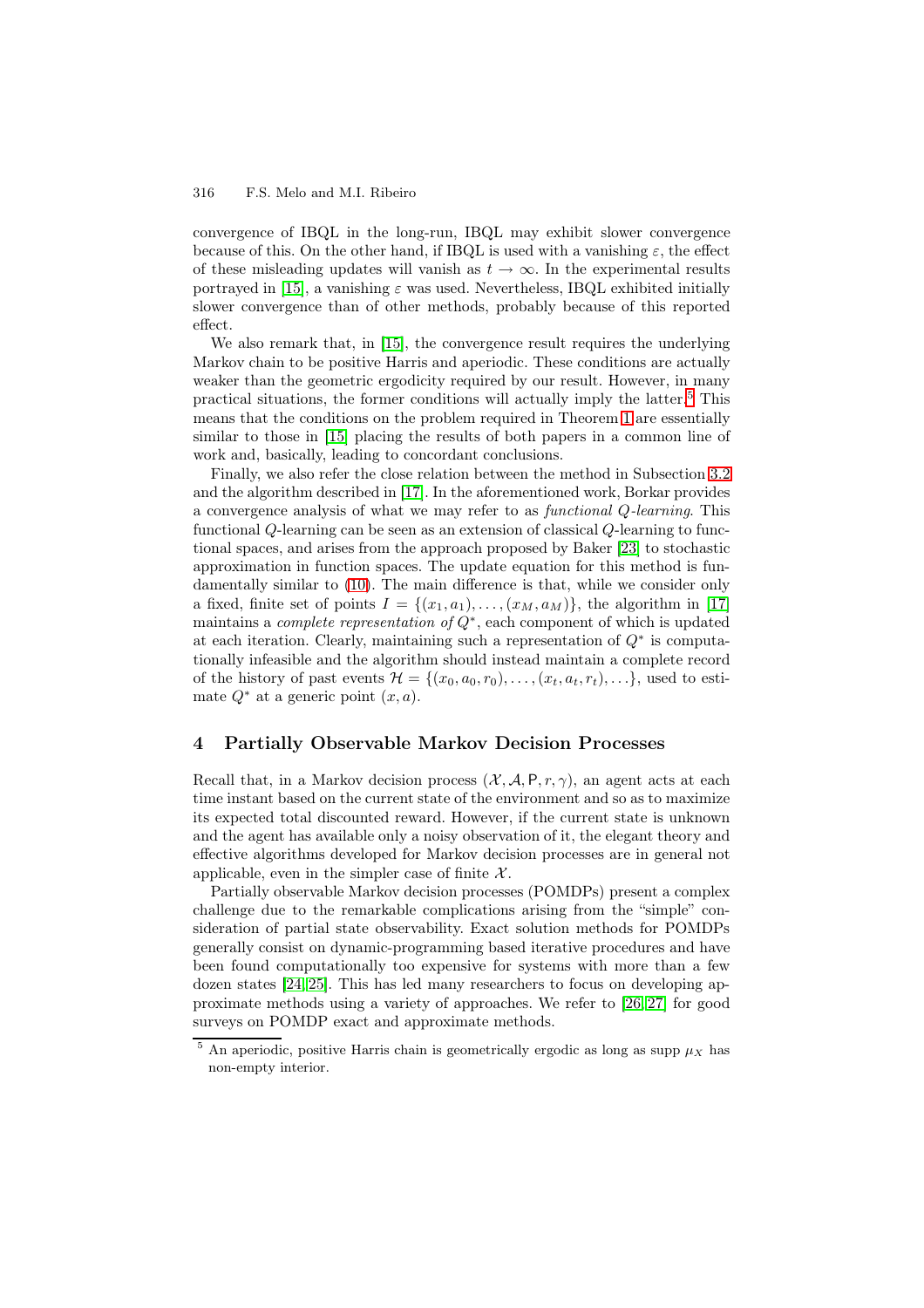Some approximate solution methods rely on value-based reinforcement learning algorithms such as Q-learning. Examples include the Linear-Q algorithm [28], the SPOVA-RL algorithm [29] or the Fast-RL algorithm [30]. A thorough analysis of several such methods can also be found in [26].

In this section we discuss how our results from the previous section can be applied to POMDPs. We identify a set of conditions on POMDPs that en[sure](#page-14-12) the applicability of the [meth](#page-14-13)od in Section 3. As a si[de-n](#page-14-14)ote, we remark that the Linear-Q algorithm referred above can be [ca](#page-14-15)st as a simple variation of the method described in Section 3. Our analysis in this section can easily be adapted to provide a formal proof of the convergence of this algorithm.

## 4.1 Partial Observabili[ty](#page-2-0) and Internal State

Let  $(X, P)$  be a finite state-space Markov chain. Let Z be a finite set of possible observations and suppose that, at each time instant, the the state  $X_t$  of the chain is unaccessible. Instead, a random measurement  $Z_t$  is "observed" which depends on the state  $X_t$  according to an observation probability given by

$$
\mathbb{P}\left[Z_t = z \mid X_t = x\right] = \mathsf{O}(x, z),\tag{15}
$$

A partially observable Markov chain is a 4-tuple  $(\mathcal{X}, \mathcal{Z}, P, O)$ , where X and Z are, respectively, the state and observation spaces (both considered finite) and P and O are the transition and observation probability matrices.

Let  $b_t$  be a discrete probability measure on X conveying the probability distribution of the state  $X_t$  over the set X at time instant t. Since X is assumed finite,  $b_t$  is a vector with xth component

$$
b_t(x) = \mathbb{P}\left[X_t = x \mid \mathcal{F}_t\right],\tag{16}
$$

where  $\mathcal{F}_t$  is the history up to time t. Suppose that at time instant t the chain is in state  $x \in \mathcal{X}$  with probability  $b_t(x)$  and a transition occurs, with an observation  $Z_{t+1} = z$  made at instant  $t + 1$ . Then it holds that

<span id="page-9-0"></span>
$$
b_{t+1}(y) = \frac{\sum_{x \in \mathcal{X}} b_t(x) \mathsf{P}(x, y) \mathsf{O}(y, z)}{\sum_{x, w \in \mathcal{X}} b_t(x) \mathsf{P}(x, w) \mathsf{O}(w, x)}.
$$
(17)

It is clear from  $(17)$  that  $b_{t+1}$  *is Markovian in its dependence of the past history.* Therefore, we define from  $b_t$  a sequence  ${B_t}$  of random variables, each taking the value  $B_t = b_t$  at time instant t. Since each  $b_t$  is a probability vector with, say,  $n + 1$  components,  $B_t$  lies in the *n*-dimensional probability simplex  $\mathbb{S}^n$ .

Summarizing[, fo](#page-9-0)r any partially observable Markov chain  $(X, \mathcal{Z}, P, O)$  there is an equivalent fully-observable Markov chain  $(\mathbb{S}^n, \hat{P})$ , where the kernel  $\hat{P}$  is given, for any  $b \in \mathbb{S}^n$  and any measurable set  $U \subset \mathbb{S}^n$ , by

$$
\hat{\mathsf{P}}(b,U) = \sum_{z} \sum_{x,y} b(x) \mathsf{P}(x,y) \mathsf{O}(y,z) \mathbb{I}_{U}(B(b,z)),
$$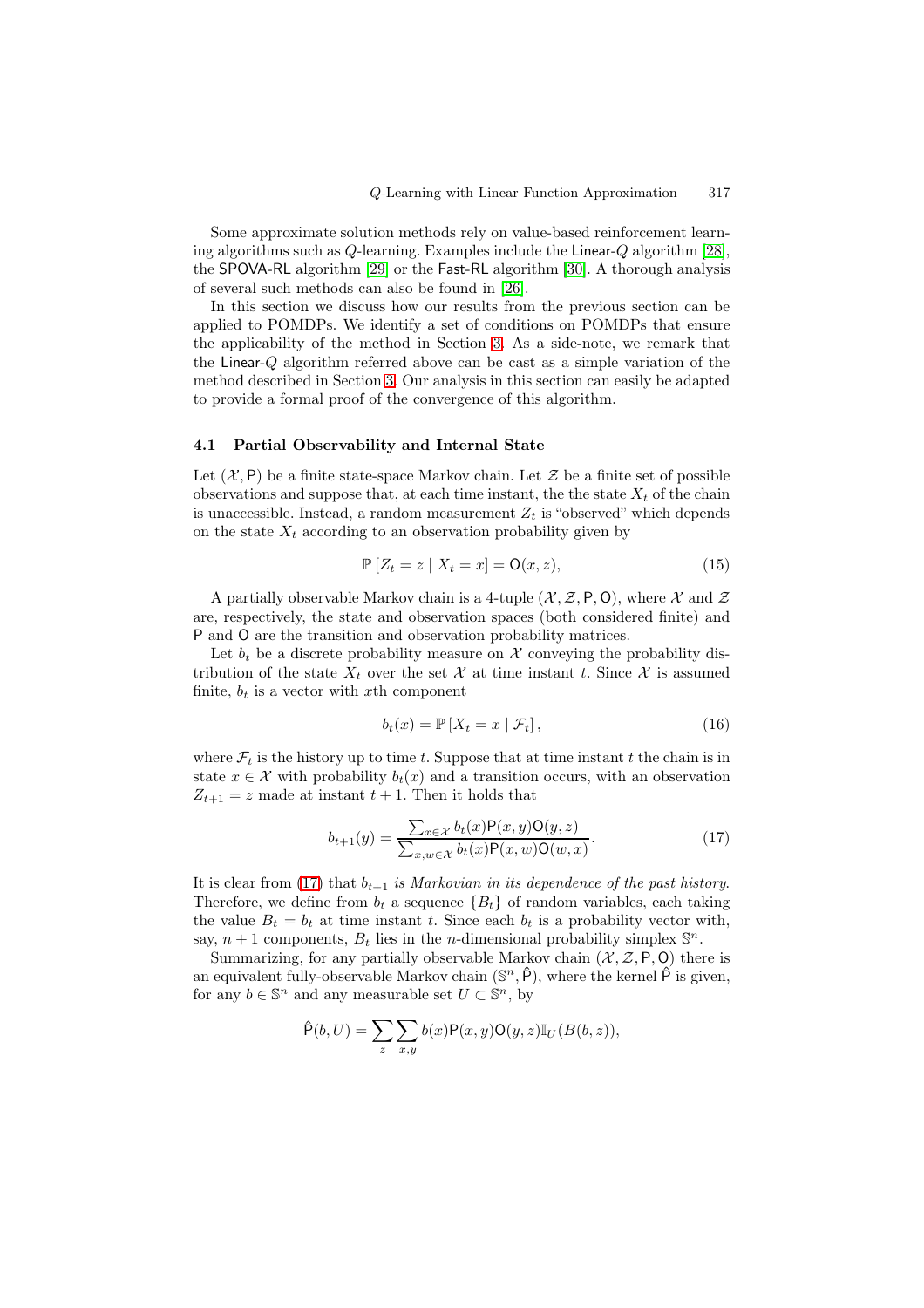where  $B(b, z)$  is the vector obtained from b using (17) with observation z and  $\mathbb{I}_U$ is the indicator function for the set U. Notice that the xth coordinate of vector  $B_t$  describes the *belief* that the underlying state of the chain is  $X_t = x$ , and it is common to refer to the b vectors as *belief-states*.

Notice that, by considering the chain  $(\mathbb{S}^n, \hat{P})$  of [bel](#page-9-0)iefs instead of the partially observable chain  $(X, \mathcal{Z}, P, O)$  we move from a finite, partially observable Markov chain with state-space  $\mathcal X$  to an infinite, fully observable Markov chain with statespace  $\mathbb{S}^n$ . We now identify conditions on P and/or O that ensure the chain  $(\mathbb{S}^n, \mathsf{P})$ to be uniformly ergodic.

**Theorem 2.** Let  $(X, \mathcal{Z}, P, O)$  be a partially observable Markov chain, where the *chain* (X, P) *is irreducible and aperiodic. Suppose that there is an observation*  $z \in \mathcal{Z}$  and a state  $x^* \in \mathcal{X}$  such that, for all  $y \in \mathcal{X}$ ,  $\mathsf{O}(y, z) = \delta(x^*, y)$ *. Then, the Markov chain*  $(\mathbb{S}^n, \hat{P})$  *is uniformly ergodic.* 

<span id="page-10-1"></span>*Proof.* See [18].

## 4.2 POMDPs and Associated MDPs

A tuple (X, [A](#page-14-16), Z, P, O, r, γ) is a *partially Observable Markov Decision Process* (POMDP), where  $\mathcal{X}, \mathcal{A}, P, r$  and  $\gamma$  are as defined in Section 2,  $\mathcal{Z}$  is the observationspace and O represents the (action-dependent) observation probabilities. We consider  $X$ , A and Z to be finite sets.

Using a development entirely similar to the one presented in the previous subsection, given a POMDP  $(X, \mathcal{A}, \mathcal{Z}, P, O, r, \gamma)$  we can d[er](#page-1-2)ive a fully observable MDP ( $\mathbb{S}^n$ ,  $\mathcal{A}, \hat{P}, \hat{r}, \gamma$ ), where, for each  $a \in \mathcal{A}, \hat{P}$  and  $\hat{r}$  are defined as

$$
\hat{\mathsf{P}}_a(b, U) = \sum_z \sum_{x,y} b(x) \mathsf{P}_a(x, y) \mathsf{O}_a(y, z) \mathbb{I}_U(B(b, a, z));
$$
  

$$
\hat{r}(b, a, b') = \sum_{x,y} b(x) \mathsf{P}_a(x, y) r(x, a, y),
$$

where  $B(b, a, z)$  is the updated probability vector given action a and observation z with yth component given by

$$
B(b,a,z)_y = \frac{\sum_{x \in \mathcal{X}} b_t(x) \mathsf{P}_a(x,y) \mathsf{O}_a(y,z)}{\sum_{x,w \in \mathcal{X}} b_t(x) \mathsf{P}_a(x,w) \mathsf{O}_a(w,x)}.
$$

Notice that the reward  $\hat{r}(b, a, b')$  corresponds to the expected immediate reward for being in each state x with probability  $b(x)$  and taking action a. As expected, it does not depend on  $b'.6$ 

This new MDP is an infinite state-space counterpart to the partially observable Markov decision process  $(X, \mathcal{A}, \mathcal{Z}, P, Q, r, \gamma)$  and we are interested in applying the methods from the previous section to this continuous-state MDP.

<span id="page-10-0"></span> $6$  Notice that the reward[s](#page-10-0) do not depend on the observations and the belief  $b'$  is a function of the current belief, action and observation, so it is natural that  $\hat{r}$  is independent of  $b'$ .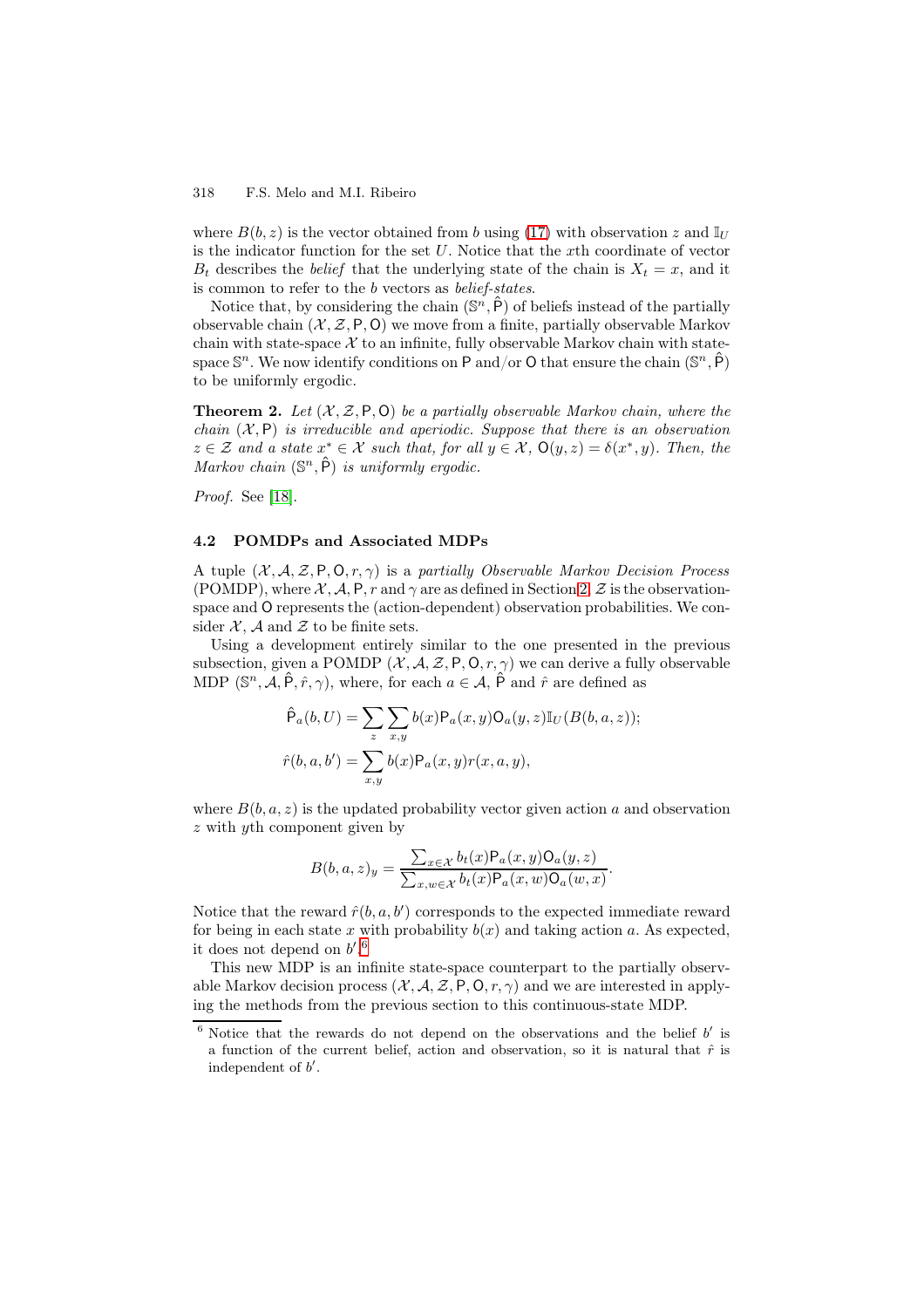Notice that, even if the complete POMDP model is known, the use of a simulation-based solution may still be preferable to the computationally heavier, exact methods. On the other hand, it may happen that the reward  $r$  is unknown and, therefore, recurring to simulation-based methods is the only alternative available. Finally, we emphasize that, in order to use the methods from the previous section, the MDP  $(\mathbb{S}^n, \mathcal{A}, \hat{P}, \hat{r}, \gamma)$  needs to be fully observable, *i.e.*, the beliefs  $b_t$  must be computable at every time step t. This means that the agent must know the model parameters P and O.

In the new MDP  $(\mathbb{S}^n, \mathcal{A}, \hat{P}, \hat{r}, \gamma)$ , it is straightforward to define the optimal value function  $V^* : \mathbb{S}^n \longrightarrow \mathbb{R}$ , verifying

$$
V^*(b) = \max_{a \in \mathcal{A}} \mathbb{E} \left[ \hat{r}(b, a, b') + \gamma V^{\delta}(b') \right],
$$

and the optimal Q-function, verifying

$$
Q^*(b, a) = \mathbb{E}\left[r(b, a, b') + \gamma \max_{u \in \mathcal{A}} Q^*(b', u)\right].
$$

More intuitive and well-known expressions for these functions can readily be obtained by replacing  $\hat{P}$  and  $\hat{r}$  by the corresponding definitions, yielding

$$
V^*(b) = \max_{a \in A} \sum_{x,y \in \mathcal{X}} b(x) P_a(x,y) \left[ r(x,a,y) + \gamma \sum_{z \in \mathcal{Z}} O_a(y,z) V^*(b_z) \right];
$$
  

$$
Q^*(b,a) = \sum_{x,y \in \mathcal{X}} b(x) P_a(x,y) \left[ r(x,a,y) + \gamma \sum_{z \in \mathcal{Z}} O_a(y,z) \max_{b \in \mathcal{A}} Q^*(b_z,b) \right].
$$

To apply the method from Section 3 to the MDP  $M = (\mathbb{S}^n, \mathcal{A}, \hat{P}, \hat{r}, \gamma)$  with guaranteed convergence, we need to check if M verifies all conditions *on the problem* required in Theorem 1. This condition is concerned with the geometric ergodicity of the chain obtained with the learning policy. Combining Theorem 1 with Theorem  $(2)$ , it is immediate t[hat](#page-2-0) the Q-learning algorithm with linear function approximation analyzed in Section 3 can be applied to POMDPs with guaranteed convergence, as l[on](#page-5-0)g as the underlying MDP is ergodic and there is a *disti[ng](#page-5-0)uishable* state  $x^* \in \mathcal{X}$ . We note that ergodicity of the underlying MDP is a stan[dar](#page-10-1)d assumption in classical RL methods and, therefore, partial observability simply requires the single addi[tio](#page-2-0)nal condition of a distinguishable state.

## 5 Conclusions and Future Work

In this paper we have analyzed the convergence of Q-learning with linear function approximation. Given a linear family  $\mathcal Q$  of functions, we defined an update rule that "relies" on a projection operator  $P$  defined in the space of (essentially) bounded functions. For the algorithm thus obtained we identified the conditions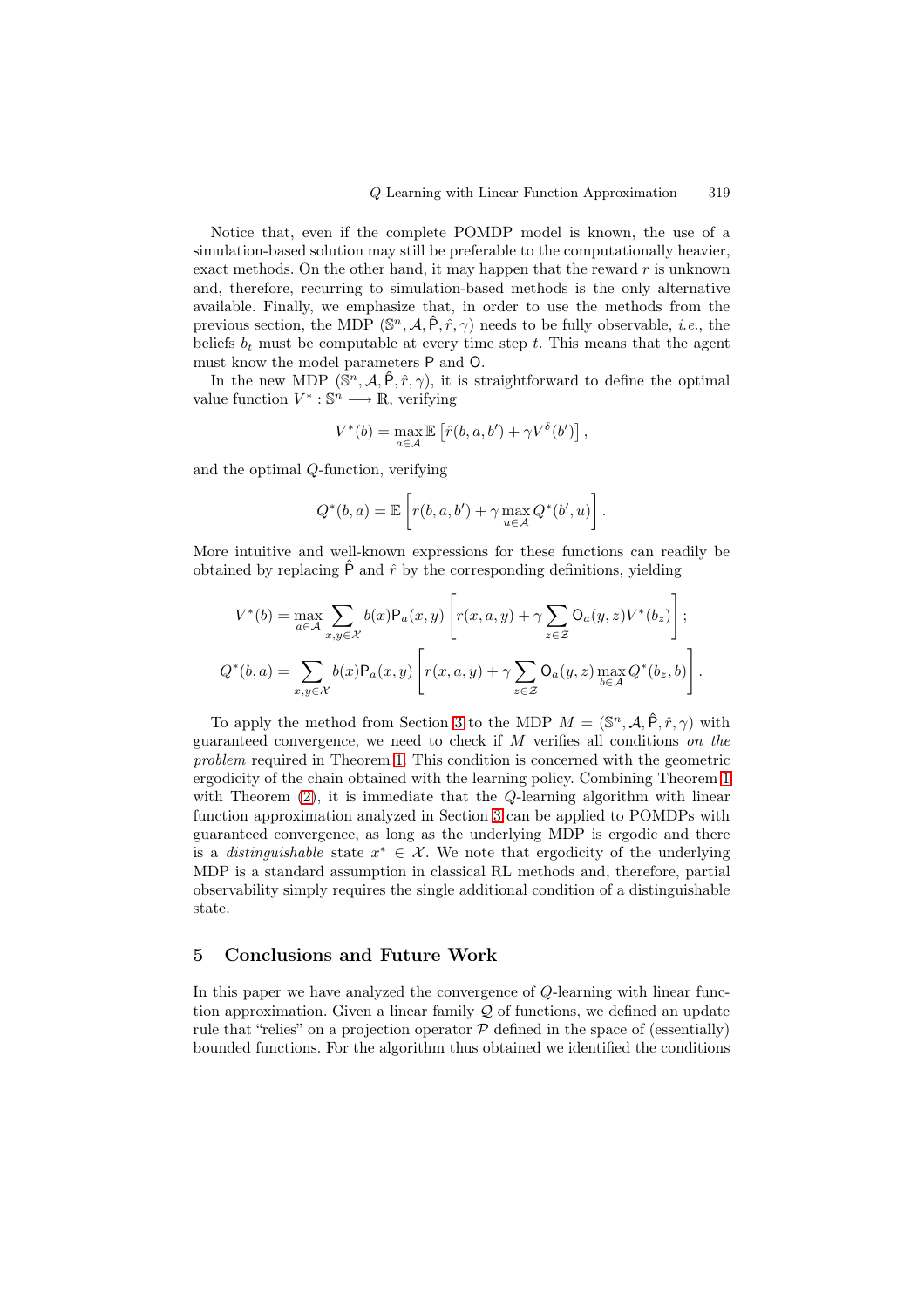under which convergence w.p.1 is guaranteed. We also showed the limit function to verify the fixed-point recursion

$$
Q_{\theta^*}(x, a) = (\mathcal{P} \mathbf{H} Q_{\theta^*})(x, a)
$$

and discussed the relation between the method and results in this paper and those in related works such as [15, 17]. Finally, we showed that partially observable Markov decision processes can be addressed by RL algorithms using function approximation as long as the typical convergence conditions are verified for the underlying Markov decision process and there is, at least, one observable state.

Several important remarks [are](#page-14-2) [in o](#page-14-4)rder. First of all, the error bound in Theorem 1 is given as a function of the quantity  $\|\mathcal{P}Q^* - Q^*\|$ . Notice that the function  $\mathcal{P}Q^*$  can be interpreted as the "best" representation of  $Q^*$  in  $\mathcal{Q}$ . The error bound in Theorem 1 means that the obtained approximation is, at most, "almost as good" as  $\mathcal{P}Q^*$ . It also means that, this approximation may be of little use, if the [sp](#page-5-0)ace  $\mathcal Q$  poorly represents the desired function: the closest function in  $\mathcal Q$  will still be a poor approximation, and there are no guarantees on its practical usefulness (in terms o[f t](#page-5-0)he corresponding greedy policy). Notice nevertheless that, if  $Q^*$  ∈  $Q$ , the method will deliver the optimal function  $Q^*$ . Therefore, when using function approximation, the space  $Q$  should be chosen so as to include all available information regarding the true function to be estimated. The problem of how to choose the basis functions is currently the target of intense research in the RL community. Some work has been done in this area [31, 32, 33], but a lot more can be done.

A second remark concerns the usefulness of the algorithm in Section 3 if a fixed policy must be used during learning (instead of a policy that depends on the estimates  $Q_t$ ). Although the result described in the paper [con](#page-14-17)[sid](#page-14-18)[ers](#page-14-19) a fixed learning policy, it is possible to extend this result to encompass the use of a policy  $\pi_{\theta}$  that depends continuously on  $\theta$ . In particular, if the following condition [h](#page-2-0)olds for every  $(x, a) \in \mathcal{X} \times \mathcal{A}$ 

$$
|\pi_{\theta}(x, a) - \pi_{\theta'}(x, a)| \leq C ||\theta - \theta'||,
$$

with  $C > 0$ , it is possible to extend the conclusions of Theorem 1 to algorithms using  $\theta$ -dependent policies. Further work can explore results on the stability of perturbed ODEs to extend the fundamental ideas in this paper to address the convergence of on-policy learning algorithm (*e.g.*, SARSA).

Also, the methods proposed make no use of eligibility traces[. I](#page-5-0)t seems likely that the results in this paper can be modified so as to accommodate eligibility traces and thus improve their overall performance.

Thirdly, we comment on the results presented in Section 3. In this section, we described the use of the algorithm in Section 3 to POMDPs by considering equivalent, fully observable MDPs. Recall that tracking the state of an associated MDP consists in tracking the belief-state  $b_t$  of the original POMDP. As already stated, this implies that the agent must know the [pa](#page-2-0)rameters P and O of the POMDP. This is less general than the approach adopted in many RL methods, where no model of the system is assumed. However, in several practical applications (*e.g.*, robotic applications) this is a reasonable assumption.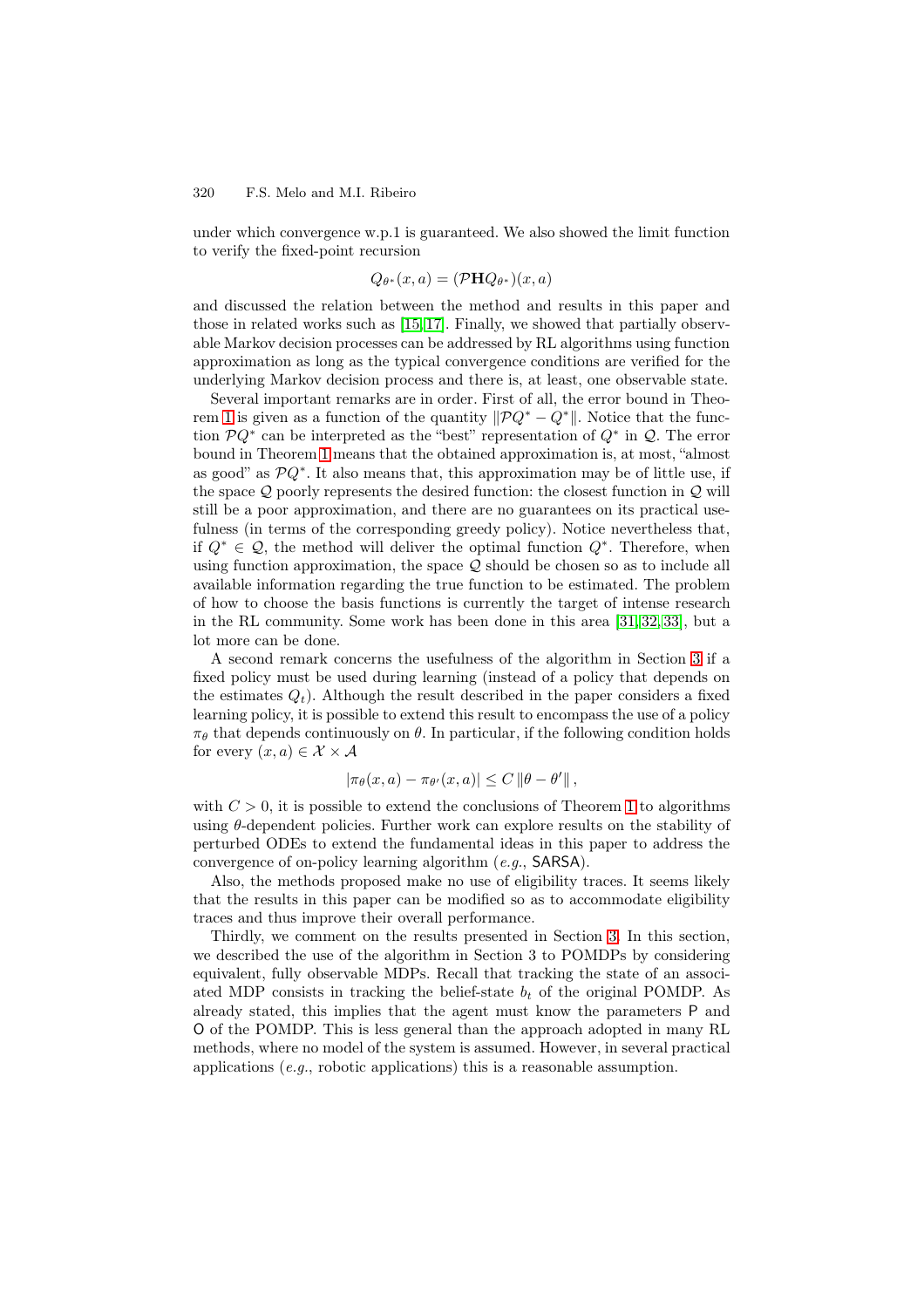Finally, notice that the overall conditions required to ensure convergence of the methods in Section 3 in partially observable scenarios are similar to the requirements for convergence in fully observable scenarios. Convergence in partially observable scenarios simply requires one extra condition: that at least one state is identifiable. If we consider that, in many situations, *the reinforcement function provides additi[ona](#page-2-0)l information on the underlying state of the system*, the existence of a distinguishable state may be a less stringent condition than it appears at first sight. Nevertheless, it is likely that results on the ergodic behavior of the posterior probabilities of hidden Markov models may be adapted so as to alleviate this condition.

# Acknowledgements

The authors would like to acknowledge the helpful discussions with Prof. João Xavier and the many useful comments from the anonymous reviewers that helped to greatly improve the paper.

## References

- 1. Sutton, R.: Learning to predict by the methods of temporal differences. Machine Learning 3, 9–44 (1988)
- 2. Watkins, C.: Learning from delayed rewards. PhD thesis, King's College, University of Cambridge (May 1989)
- <span id="page-13-0"></span>3. Rummery, G., Niranjan, M.: On-line Q-learning using connectionist systems. Technical Report CUED/F-INFENG/TR 166, Cambridge University Engineering Department (1994)
- <span id="page-13-2"></span><span id="page-13-1"></span>4. Sutton, R.: DYNA, an integrated architecture for learning, planning, and reacting. ACM SIGART Bulletin 2(4), 160–163 (1991)
- 5. Barto, A., Bradtke, S., Singh, S.: Learning to act using real-time dynamic programming. Technical Report UM-CS-1993-002, Department of Computer Science, University of Massachusetts at Amherst (1993)
- <span id="page-13-4"></span><span id="page-13-3"></span>6. Boyan, J.: Least-squares temporal difference learning. In: Proc. 16th Int. Conf. Machine Learning, 49–56 (1999)
- 7. Bertsekas, D., Tsitsiklis, J.: Neuro-Dynamic Programming. Athena Scientific (1996)
- <span id="page-13-5"></span>8. Sutton, R.: Generalization in reinforcement learning: Successful examples using sparse coarse coding. Advances in Neural Information Processing Systems 8, 1038– 1044 (1996)
- <span id="page-13-7"></span><span id="page-13-6"></span>9. Boyan, J., Moore, A.: Generalization in reinforcement learning: Safely approximating the value function. Advances in Neural Information Processing Systems 7, 369–376 (1994)
- <span id="page-13-8"></span>10. Tesauro, G.: TD-Gammon, a self-teaching backgammon program, achieves masterlevel play. Neural Computation 6(2), 215–219 (1994)
- 11. Singh, S., Jaakkola, T., Jordan, M.: Reinforcement learning with soft state aggregation. Advances in Neural Information Processing Systems 7, 361–368 (1994)
- <span id="page-13-11"></span><span id="page-13-10"></span><span id="page-13-9"></span>12. Gordon, G.: Stable function approximation in dynamic programming. Technical Report CMU-CS-95-103, School of Computer Science, Carnegie Mellon University (1995)